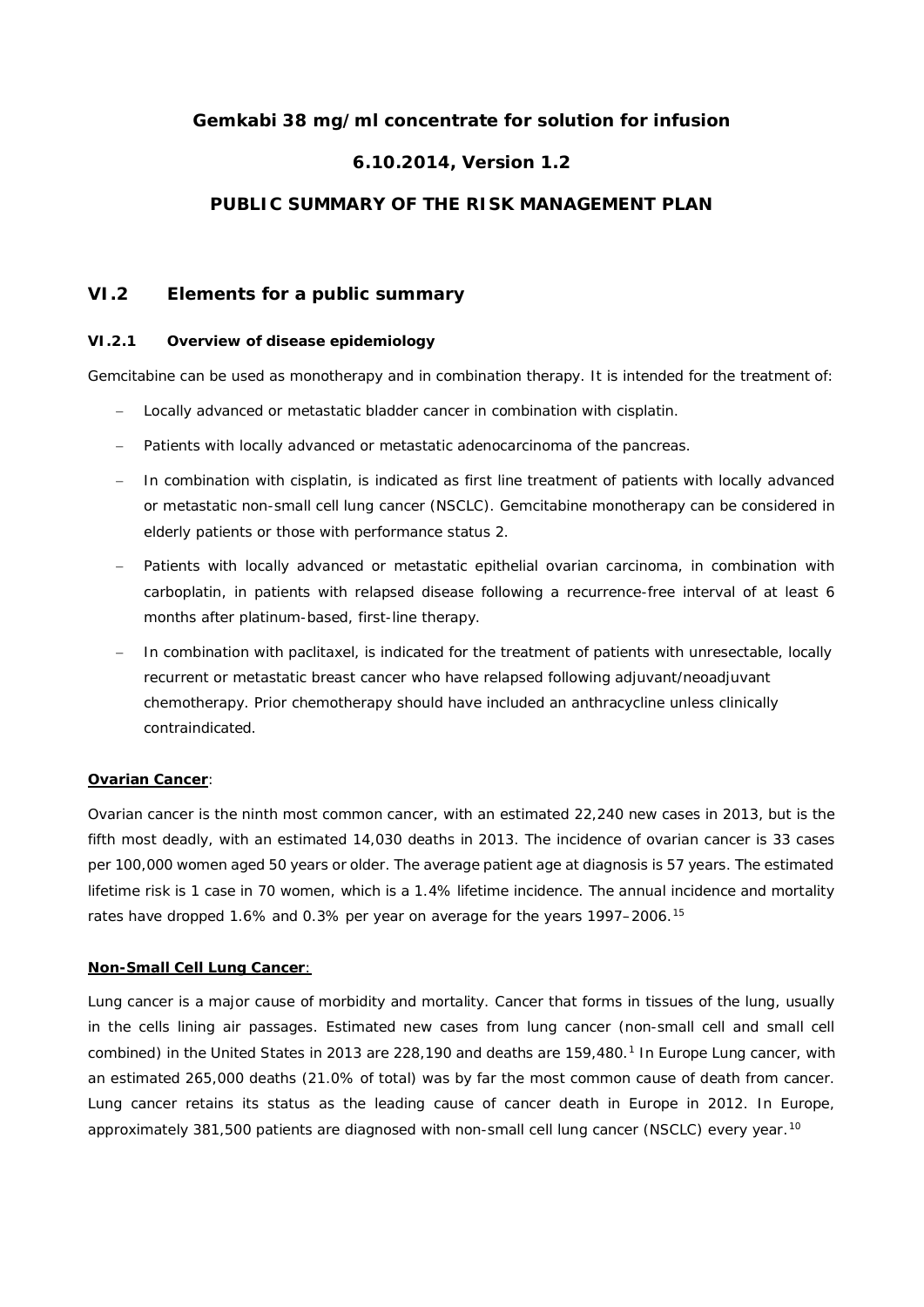A study on cancer mortality in the countries of the European Union predicted that, compared to 2007, in 2012 mortality from lung cancer will decrease by 10% in males (while remaining the leading cause of death by cancer) but increase by 7% in females (thus becoming the second leading cause of cancer mortality). <sup>16</sup> In 2012, an estimated 33,900 new cases of SCLC will occur in the United States. Nearly all cases of SCLC are attributable to cigarette smoking. Although the overall incidence of SCLC has been decreasing, in women it is increasing, with the male-to-female incidence ratio now 1:1.<sup>17</sup>

#### *Bladder Cancer:*

Cancer that forms in tissues of the bladder (the organ that stores urine). Bladder cancer ranks ninth in worldwide cancer incidence. The number of new cases of bladder cancer was 20.7 per 100,000 men and women per year. Estimated new cases from bladder cancer in the United States in 2013 are 72,570 and deaths are 15,210.<sup>1</sup> The proportions of carcinoma *in situ* of the urinary bladder are 51% for All Races, 52% for Whites, and 37% for African Americans. In Europe 2012 bladder (118,000, 6.5%) was among the most common primary sites to develop cancer in men.<sup>10</sup> Bladder cancer is the tenth leading cause of cancer death in the United States. The number of deaths was 4.4 per 100,000 men and women per year.<sup>1</sup>

The earlier bladder cancer is caught, the better chance a person has of surviving five years after being diagnosed. For bladder cancer, 34.9% are diagnosed at the local stage. The 5-year survival for localized bladder cancer is 70.2%. The survival rate for carcinoma *in situ* of the urinary bladder is 96% for all Races. 18

#### *Adenocarcinoma of the Pancreas*:

A disease in which malignant (cancer) cells are found in the tissues of the pancreas. Estimated new cases from pancreatic cancer in the United States in 2013 are 45,220 and deaths are 38,460.<sup>1</sup> The number of new cases of pancreas cancer was 12.2 per 100,000 men and women per year.<sup>1</sup> The number of deaths was 10.9 per 100,000 men and women per year. In Europe also Pancreas cancer is the fourth leading cause of cancer death (78,000, 6.2%).<sup>10</sup>

In a reported recent analysis of mortality trends from PC in 54 countries including 19 European Union countries found that in 2007, the highest mortality rates were among men in the Czech Republic, Hungary, Slovakia, and the Nordic countries (rates over 9/100,000); whereas rates were lowest in Latin America and Hong Kong (rates less than 5/100,000). <sup>10</sup>

#### *Breast Cancer*:

Among women, breast cancer is the most commonly diagnosed cancer after nonmelanoma skin cancer, and it is the second leading cause of cancer deaths after lung cancer. In 2013, an estimated 234,580 new cases will be diagnosed, and 40,030 deaths from breast cancer will occur.<sup>1</sup> The death rate is also higher among African American women than white women despite the lower incidence. From 2000 to 2003, the breast cancer death rate was highest in African Americans (34.3 cases per 100,000 women), followed by whites (25.3), Hispanics (16.2), American Indians/Alaska Natives (13.4), and Asian-Americans/Pacific Islanders  $(12.6).<sup>3</sup>$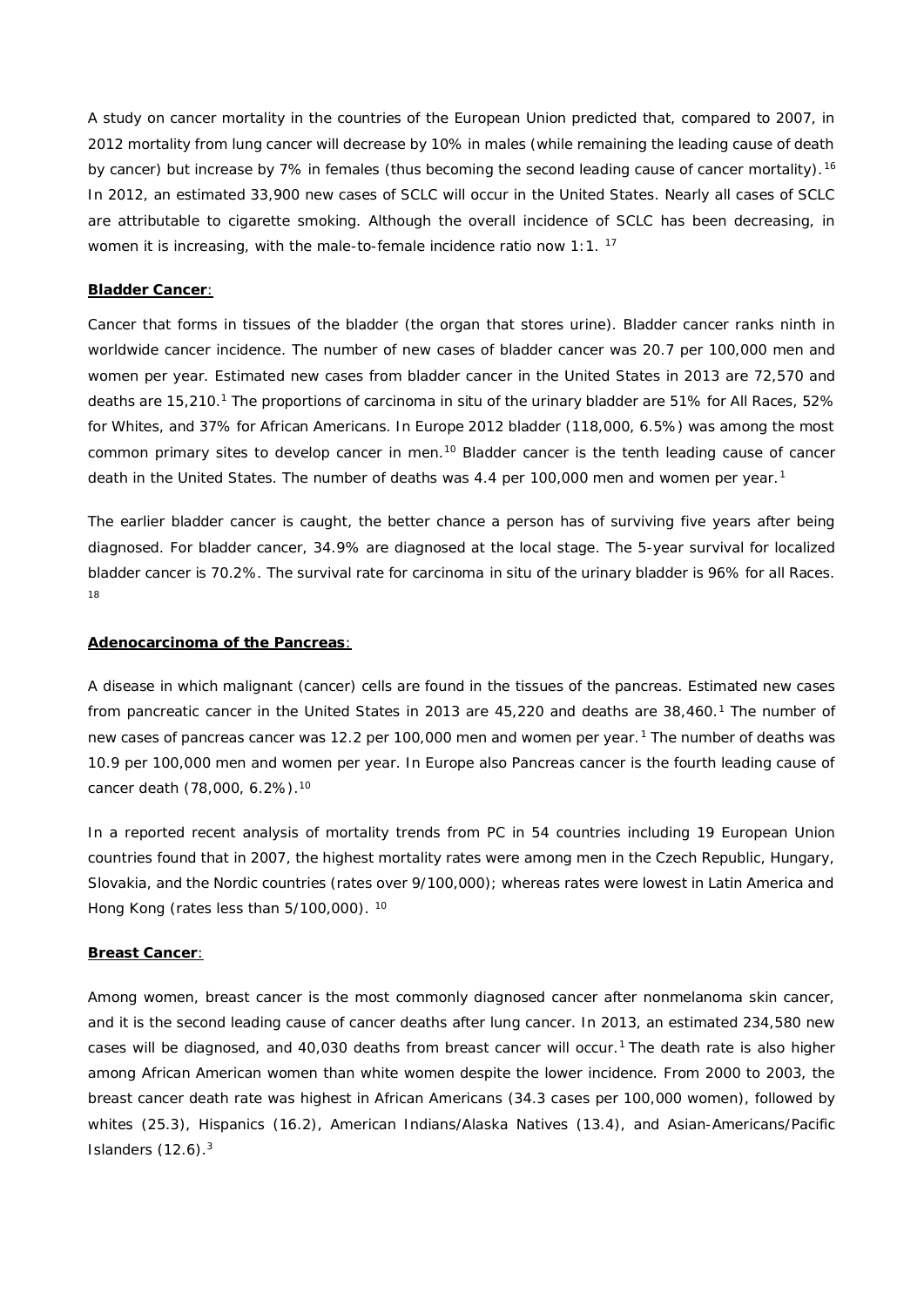In reported cross-sectional studies of adult populations, 5% to 10% of women have a mother or sister with breast cancer, and about twice as many have either a first-degree relative (FDR) or a second-degree relative with breast cancer. 4,5,6

## *Other Risk Factors for Breast Cancer*<sup>7</sup>

Other risk factors for breast cancer include age, reproductive and menstrual history, hormone therapy, radiation exposure, mammographic breast density, alcohol intake, physical activity, anthropometric variables, and a history of benign breast disease.

### **VI.2.2 SUMMARY OF TREATMENT BENEFITS**

Gemcitabine can be used as monotherapy and in combination therapy. It is intended for the treatment of:

- Locally advanced or metastatic bladder cancer in combination with cisplatin.
- Patients with locally advanced or metastatic adenocarcinoma of the pancreas.
- In combination with cisplatin, is indicated as first line treatment of patients with locally advanced or metastatic non-small cell lung cancer (NSCLC). Gemcitabine monotherapy can be considered in elderly patients or those with performance status 2.
- Patients with locally advanced or metastatic epithelial ovarian carcinoma, in combination with carboplatin, in patients with relapsed disease following a recurrence-free interval of at least 6 months after platinum-based, first-line therapy.
- In combination with paclitaxel, is indicated for the treatment of patients with unresectable, locally recurrent or metastatic breast cancer who have relapsed following adjuvant/neoadjuvant chemotherapy. Prior chemotherapy should have included an anthracycline unless clinically contraindicated.

Gemcitabine belongs to the class of pyrimidine analogue and shows significant cytotoxic effects against a variety of cultured murine and human tumour cells. It is an inhibitor of DNA synthesis and primarily kills cells that are undergoing DNA (deoxyribonucleic acid) synthesis (S-phase) and, under certain circumstances, blocks the progression of cells at the junction of the G1/S phase boundary.

Gemcitabine (dFdC) is metabolised intracellularly by nucleoside kinase to the active diphosphate (dFdCDP) and triphosphate (dFdCTP) nucleosides. dFdCDP inhibits ribonucleotide reductase, which is uniquely responsible for catalysing the reactions that produce deoxynucleoside triphosphates (dCTP) for DNA synthesis and dFdCTP competes with dCTP for incorporation into DNA (self-potentiation). After incorporation into DNA, gemcitabine appears to induce the programmed cell death process known as apoptosis.

### **VI.2.3 UNKNOWNS RELATING TO TREATMENT BENEFITS**

Not applicable.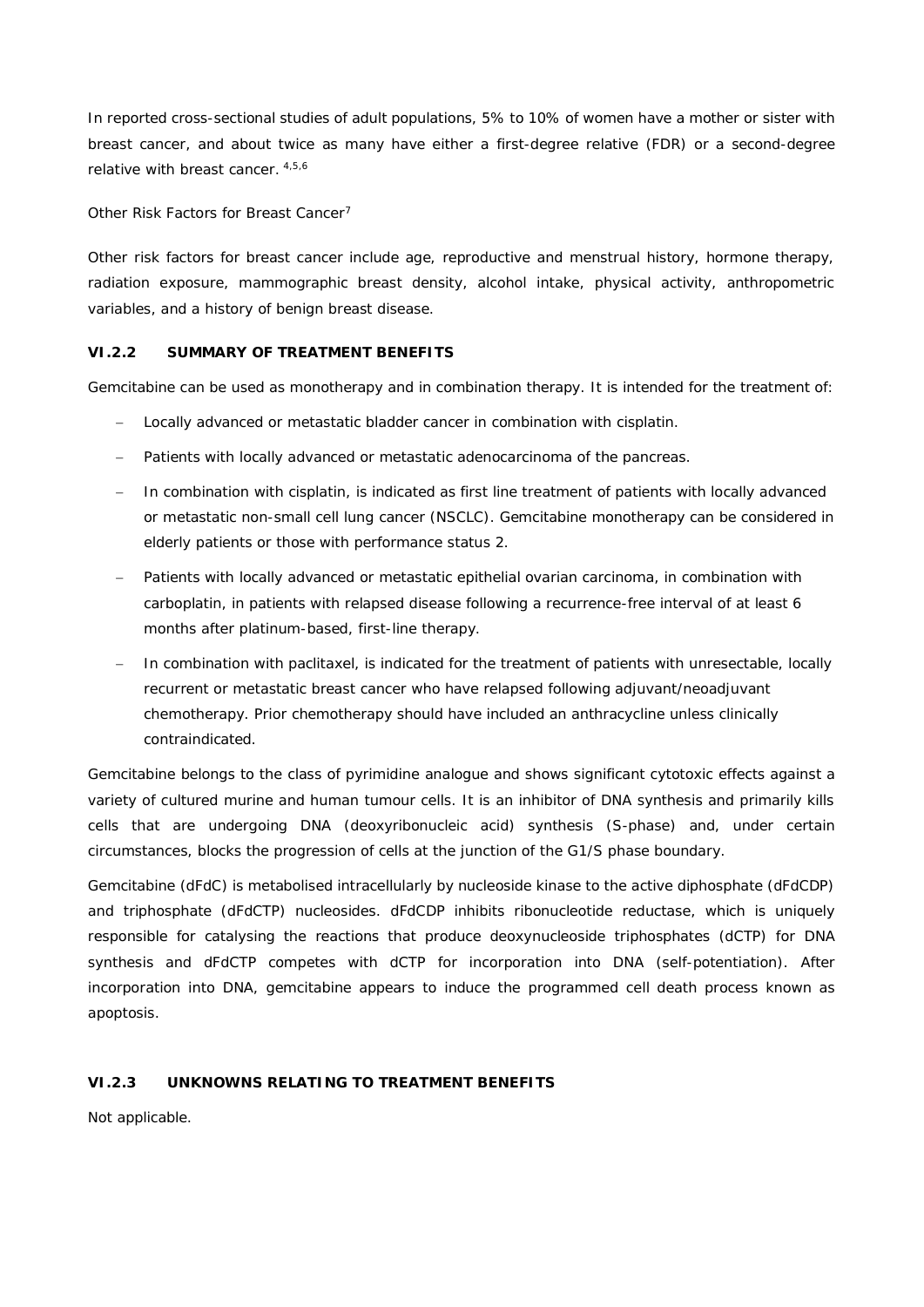# **VI.2.4 SUMMARY OF SAFETY CONCERNS**

| Safety Concern                                                                                                                                                     | What is known                                                                                                                                                                                                                                         | Preventability                                                                                                                                                                                                                                                                                                                                                            |
|--------------------------------------------------------------------------------------------------------------------------------------------------------------------|-------------------------------------------------------------------------------------------------------------------------------------------------------------------------------------------------------------------------------------------------------|---------------------------------------------------------------------------------------------------------------------------------------------------------------------------------------------------------------------------------------------------------------------------------------------------------------------------------------------------------------------------|
| Important Identified Risks                                                                                                                                         |                                                                                                                                                                                                                                                       |                                                                                                                                                                                                                                                                                                                                                                           |
| Reduction in the number of<br>white blood cells, Reduction in<br>blood platelets, Reduction in red<br>blood cell, Bone marrow<br>suppression<br>(Myelosuppression) | Therapy with Gemcitabine can<br>suppress bone marrow function as<br>manifested by leucopaenia,<br>thrombocytopaenia and anaemia.                                                                                                                      | Yes can be preventable by close<br>monitoring of the low blood<br>count symptoms like frequent<br>infections such as fever, severe<br>chills, sore throat or mouth<br>ulcers, tiredness, being short of<br>breath and looking pale etc.<br>Patients receiving gemcitabine<br>should be monitored prior to<br>each dose for platelet, leucocyte<br>and granulocyte counts. |
| Leakage of Fluids from small<br>blood vessels into the tissue<br>(Capillary leak syndrome)                                                                         | Capillary leak syndrome has been<br>reported in patients receiving<br>gemcitabine as single agent or in<br>combination with other<br>chemotherapeutic agents.                                                                                         | Yes can be preventable by<br>regular monitoring of the<br>symptoms.<br>Discontinue therapy with<br>gemcitabine and contact your<br>doctor immediately if you notice<br>any generalised oedema, weight<br>gain, body swelling<br>(hypoalbuminaemia), severe<br>low blood pressure, kidney<br>problems and difficulty in<br>breathing.                                      |
| Low haemoglobin and kidney<br>problems<br>(Haemolytic uremic syndrome)                                                                                             | Therapy with gemcitabine can leads<br>to microangiopathic haemolytic<br>anaemia, such as rapidly falling<br>haemoglobin with concomitant<br>thrombocytopaenia, elevation of<br>serum bilirubin, serum creatinine,<br>blood urea nitrogen, or LDH etc. | Yes can be preventable by<br>monitoring of early detection<br>symptoms.<br>Tell your doctor immediately if<br>you have any prior history of<br>anaemia, liver problems or<br>kidney related problems.<br>Your physician may perform<br>some kidney or liver function<br>tests before starting therapy<br>with gemcitabine.                                                |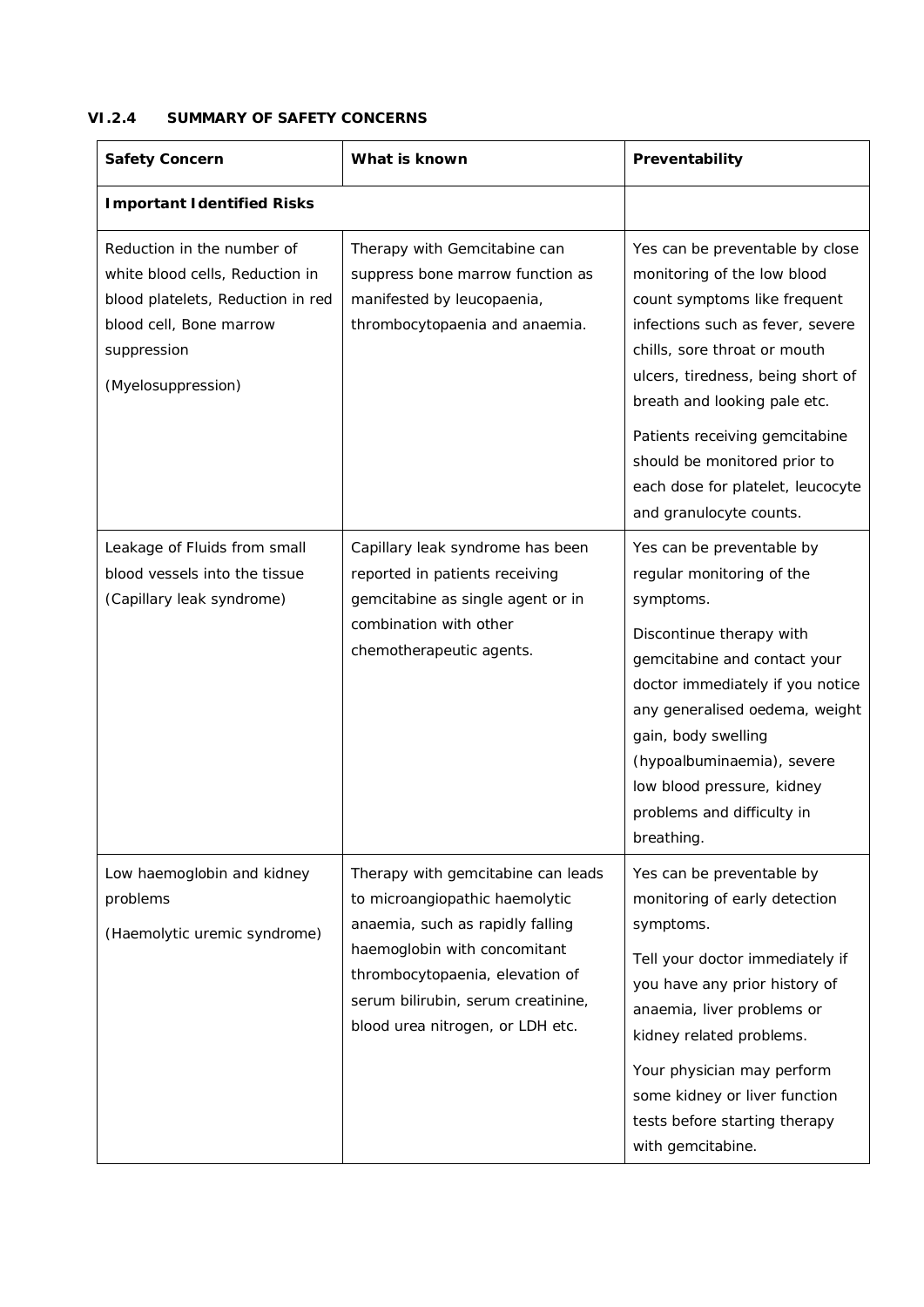| Safety Concern                                                                                                         | What is known                                                                                                                                                                                                                                                                                                                                                                                                                                                                          | Preventability                                                                                                                                                                                                                                                                                                                                                                                                                                                     |
|------------------------------------------------------------------------------------------------------------------------|----------------------------------------------------------------------------------------------------------------------------------------------------------------------------------------------------------------------------------------------------------------------------------------------------------------------------------------------------------------------------------------------------------------------------------------------------------------------------------------|--------------------------------------------------------------------------------------------------------------------------------------------------------------------------------------------------------------------------------------------------------------------------------------------------------------------------------------------------------------------------------------------------------------------------------------------------------------------|
| Severe skin reactions<br>(toxic epidermal necrolysis and<br>Stevens-Johnson Syndrome)                                  | Therapy with gemcitabine can cause<br>large blisters with peeling of layers of<br>skin, fever and chills (toxic epidermal<br>necrolysis) and severe blisters and<br>bleeding in the lips, eyes, mouth,<br>nose and genitals (Stevens-Johnson<br>Syndrome)                                                                                                                                                                                                                              | Yes can be prevent by<br>monitoring of early detection<br>symptoms.<br>Discontinue treatment with the<br>gemcitabine and visit your<br>doctor immediately if you<br>noticed any skin related<br>problems like blisters with<br>peeling of layers of skin, fever<br>and chills, bleeding in the lips,<br>eyes, mouth, nose and genitals<br>etc.<br>Inform your doctor if you have<br>any prior history of skin related<br>problems with any<br>substance/medicines. |
| Interaction with radiotherapy<br>(Radiosensitisation)                                                                  | Concurrent use of gemcitabine and<br>radiotherapy can leads to significant<br>toxicity in the form of sore, red<br>mouth (severe mucositis), especially<br>inflammation of the food pipe<br>(oesophagitis) and swelling of the<br>lungs (pneumonitis)<br>Non-concurrent (given > 7 days<br>apart) - Analysis of the data does not<br>indicate any enhanced toxicity when<br>gemcitabine is administered more<br>than 7 days before or after radiation,<br>other than radiation recall. | Your doctor may need to reduce<br>the dose of either gemcitabine<br>or radiotherapy or may stop the<br>concomitant use of gemcitabine<br>with the radiotherapy.<br>Inform your doctor immediately<br>if you noticed coughing,<br>difficulty breathing, wheezing<br>and pain in food pipe or<br>difficulty in swelling.                                                                                                                                             |
| Pulmonary toxicity<br>[pulmonary oedema, interstitial<br>pneumonitis or adult respiratory<br>distress syndrome (ARDS)] | Pulmonary toxicity like fluid in lungs,<br>swelling of the lungs, shortness of<br>breath (dyspnea), increased rate of<br>breathing (tachypnea), and low<br>oxygen saturation (hypoxemia) can<br>be reported with the use of<br>gemcitabine therapy.                                                                                                                                                                                                                                    | Yes can be preventable by<br>detection of early monitoring<br>symptoms.<br>Inform your doctor immediately<br>if you noticed shortness of<br>breath, increased rate of<br>breathing, tiredness etc.                                                                                                                                                                                                                                                                 |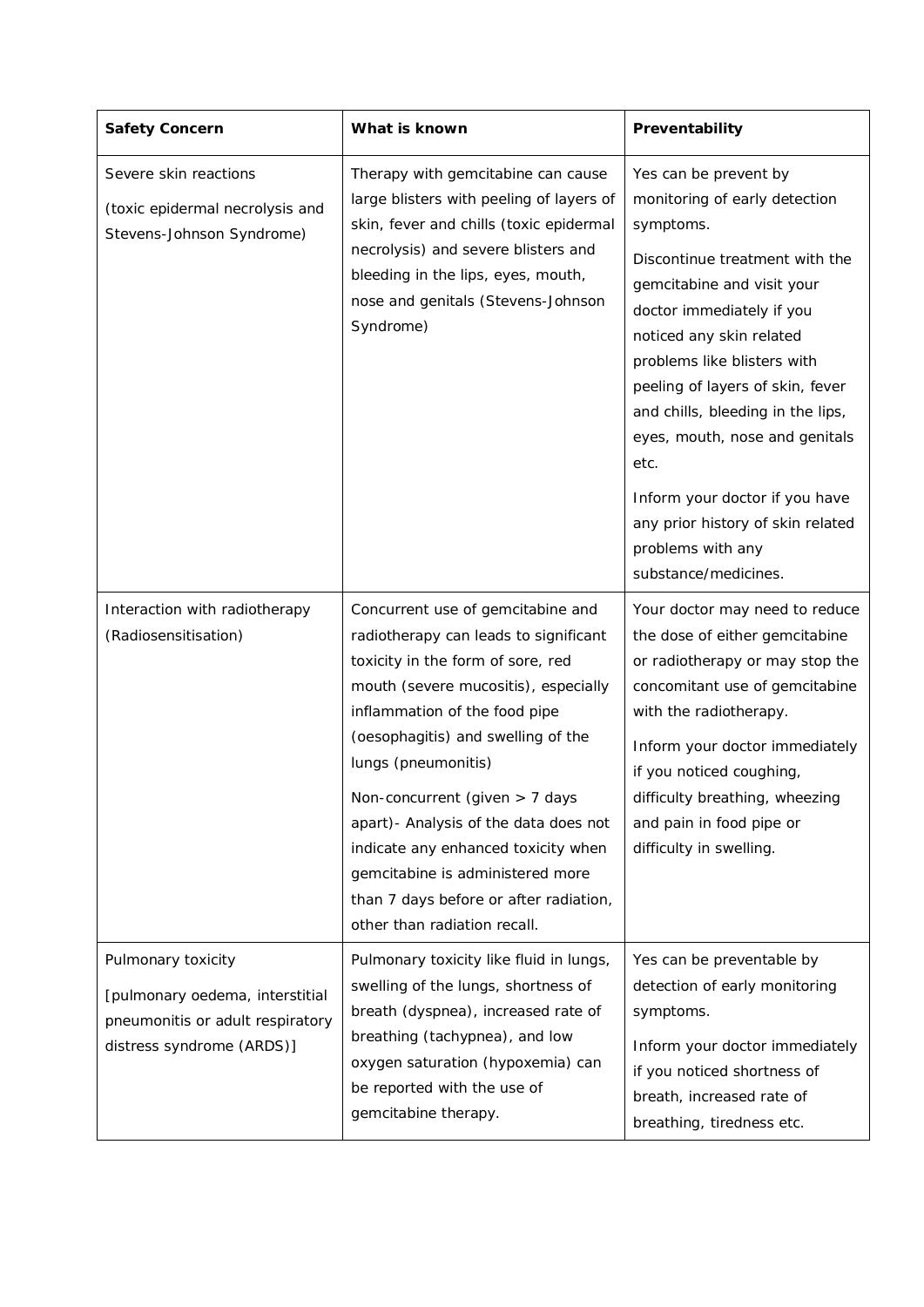| Safety Concern                                                                                                                                      | What is known                                                                                                                                                                                                                                                                                                       | Preventability                                                                                                                                                                                                                                                                                                                                                                                                                                                                                               |
|-----------------------------------------------------------------------------------------------------------------------------------------------------|---------------------------------------------------------------------------------------------------------------------------------------------------------------------------------------------------------------------------------------------------------------------------------------------------------------------|--------------------------------------------------------------------------------------------------------------------------------------------------------------------------------------------------------------------------------------------------------------------------------------------------------------------------------------------------------------------------------------------------------------------------------------------------------------------------------------------------------------|
| Allergic reaction<br>(Hypersensitivity)                                                                                                             | Hypersensitivity or allergic reactions<br>can be reported with the therapy of<br>gemcitabine.                                                                                                                                                                                                                       | Yes can be preventable by<br>detection of early monitoring<br>symptoms.<br>Inform your doctor immediately<br>if you noticed any allergic<br>symptoms like shortness of<br>breath, wheezing or difficulty<br>breathing; swelling of the face,<br>lips, tongue or other parts of<br>the body; rash, itching or hives<br>on the skin.<br>Inform your doctor if you have<br>any prior history of allergy or<br>allergic to any other<br>substances/medicines before<br>starting the therapy with<br>gemcitabine. |
| Headache with changes in<br>vision, confusion, seizures or<br>fits, increase in blood pressure<br>(Posterior Reversible<br>Encephalopathy Syndrome) | Some case have been reported with<br>the use of gemcitabine alone or in<br>combinations with other drugs used<br>to treat cancer causes posterior<br>reversible encephalopathy syndrome<br>symptoms included Headache with<br>changes in vision, confusion, seizures<br>or fits, increase in blood pressure<br>etc. | Yes can be preventable by<br>detection of early monitoring<br>symptoms.<br>Tell your doctor immediately if<br>you are feeling or have any<br>prior history of headache,<br>confusion, blood pressure<br>increase, seizures and visual<br>loss.<br>Discontinue treatment with<br>gemcitabine if you are feeling<br>these symptoms and contact<br>your doctor immediately.                                                                                                                                     |
| Important Potential Risks                                                                                                                           |                                                                                                                                                                                                                                                                                                                     |                                                                                                                                                                                                                                                                                                                                                                                                                                                                                                              |
| Reproductive and development<br>toxicity                                                                                                            | There are no adequate data from the<br>use of gemcitabine in pregnant<br>women. Studies in animals have<br>shown reproductive toxicity. It is not<br>known whether gemcitabine is<br>excreted in human milk. Animal data                                                                                            | If you are pregnant, or thinking<br>about becoming pregnant, tell<br>your doctor. The use of<br>gemcitabine should be avoided<br>during pregnancy. Your doctor<br>will discuss with you the                                                                                                                                                                                                                                                                                                                  |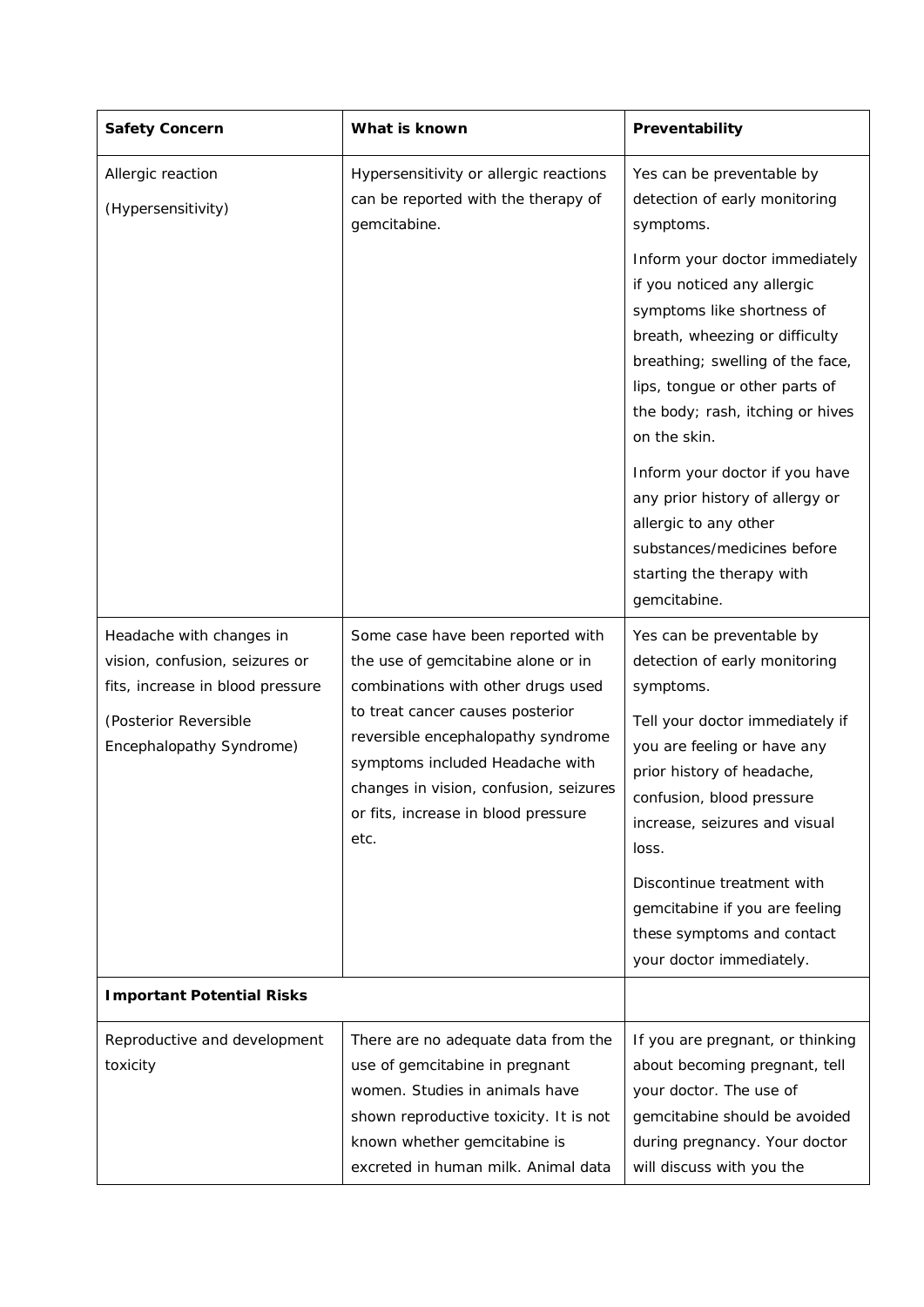| Safety Concern                       | What is known                          | Preventability                           |
|--------------------------------------|----------------------------------------|------------------------------------------|
|                                      | showed decrease in the sperm           | potential risk of taking                 |
|                                      | production (hypospermatogenesis).      | gemcitabine during pregnancy.            |
|                                      |                                        | If you are breast-feeding, tell          |
|                                      |                                        | your doctor.                             |
|                                      |                                        |                                          |
|                                      |                                        | You must discontinue breast-             |
|                                      |                                        | feeding during gemcitabine               |
|                                      |                                        | treatment.                               |
|                                      |                                        | Men are advised not to father a          |
|                                      |                                        | child during and up to 6 months          |
|                                      |                                        | following treatment with                 |
|                                      |                                        | gemcitabine. If you would like           |
|                                      |                                        | to father a child during the             |
|                                      |                                        | treatment or in the 6 months             |
|                                      |                                        | following treatment, seek                |
|                                      |                                        | advice from your doctor or               |
|                                      |                                        | pharmacist. You may want to              |
|                                      |                                        | seek counselling on sperm                |
|                                      |                                        | storage before starting your<br>therapy. |
|                                      |                                        |                                          |
| Induce mutations                     | Reported animal data suggest that      | Consult your doctor before               |
| (Mutagenicity)                       | gemcitabine can be mutagenic.          | starting of gemcitabine therapy.         |
|                                      |                                        |                                          |
| <b>Important Missing Information</b> |                                        |                                          |
| Experience with gemcitabine          | Gemcitabine is not recommended for     | Do not use gemcitabine therapy           |
| with paediatric population           | use in children under 18 years of age  | if your age is below 18 years.           |
|                                      | due to insufficient data on safety and | Gemcitabine is not                       |
|                                      | efficacy.                              | recommended if your age is               |
|                                      |                                        | below 18 years.                          |
|                                      |                                        | Consult your doctor before               |
|                                      |                                        | starting of gemcitabine therapy.         |
| Information on clear dosage          | Gemcitabine should be used with        | Do not use gemcitabine therapy           |
| recommendation in patients           | caution in patients with liver or      | if you have any or have prior            |
| with hepatic and renal               | kidney impairment as there is          | history of liver or kidney               |
| impairment                           | insufficient information from clinical | problems.                                |
|                                      | studies to allow for clear dose        | Consult your doctor before               |
|                                      | recommendations for these patient      | starting of gemcitabine therapy.         |
|                                      | populations.                           |                                          |